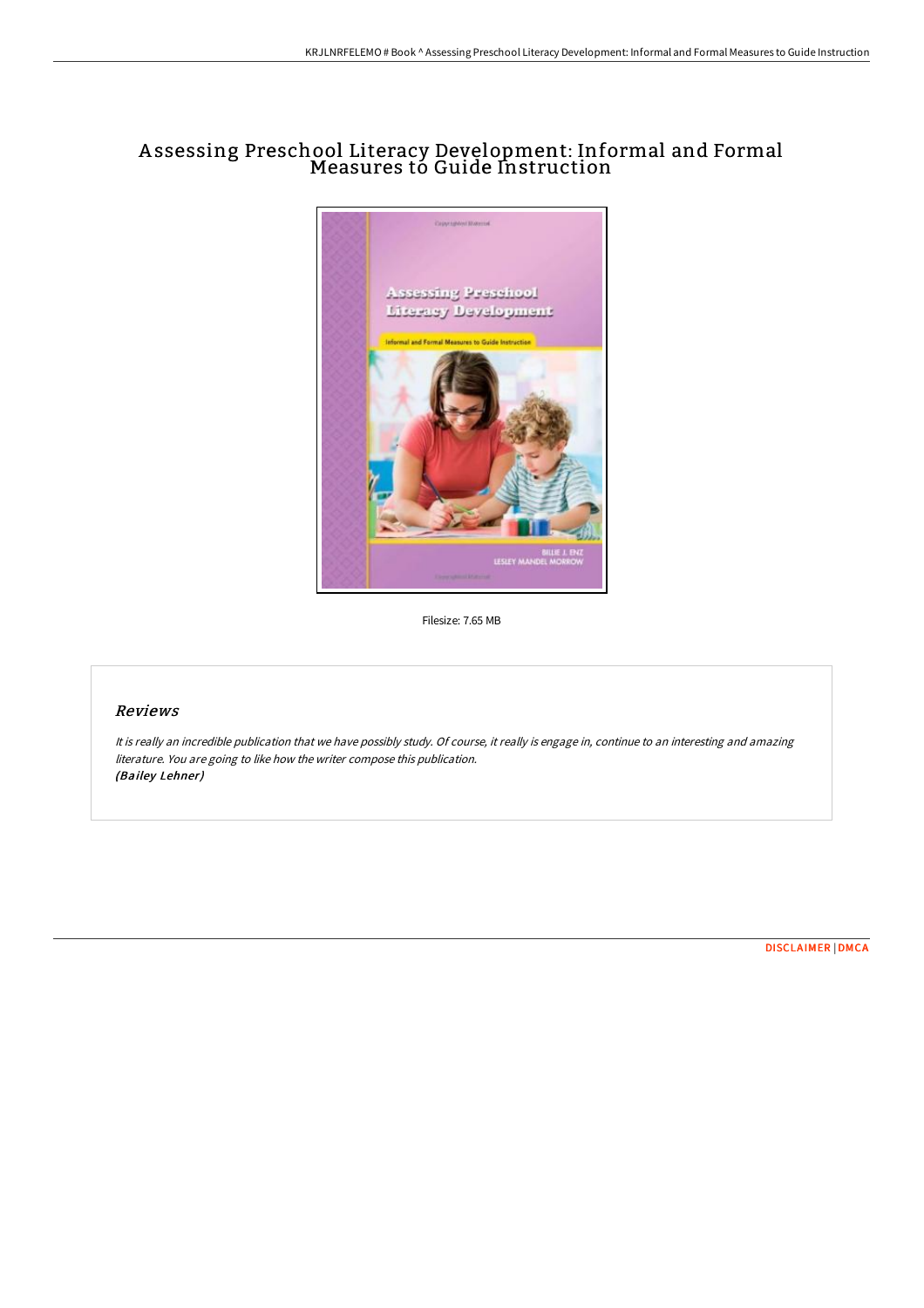## ASSESSING PRESCHOOL LITERACY DEVELOPMENT: INFORMAL AND FORMAL MEASURES TO GUIDE INSTRUCTION



To read Assessing Preschool Literacy Development: Informal and Formal Measures to Guide Instruction eBook, remember to refer to the web link beneath and download the file or gain access to additional information which might be relevant to ASSESSING PRESCHOOL LITERACY DEVELOPMENT: INFORMAL AND FORMAL MEASURES TO GUIDE INSTRUCTION book.

International Literacy Association. Paperback. Book Condition: new. BRAND NEW, Assessing Preschool Literacy Development: Informal and Formal Measures to Guide Instruction, Billie Jean Enz, Lesley Morrow, Teachers must view the incorrect answer as a starting point to gain insight into the child's instructional needs - from Chapter 1. Assessment is an essential component of all high-quality preschool programs. Today, with No Child Left Behind and Early Reading First grants focusing on preschool literacy programs, there is a much greater emphasis on young children's literacy achievement than ever before. In this all-new addition to the Preschool Literacy Collection, preschool teachers and administrators will find explicit guidance in creating and using assessment tools to account for student learning and adapt instruction to children's individual needs. To help you ensure that assessment reflects your highest educational goals for young children, authors Billie J. Enz and Lesley Mandel Morrow present information about multiple formal and informal tools for testing and assessing preschool children. They also demonstrate how to administer these tools and interpret the results appropriately with preschool children. With this resource, you will be able to assess: the preschool literacy environment; children's oral language development; children's phonological awareness and early use of phonics; children's concepts about print, books, and writing; and, children's comprehension. In addition, this book shows you how to eFectively plan, manage, and share data with administrators, parents, and the community. Plus, professional development guidelines accompany each chapter, and supplemental resources on working with diverse families are also provided.

旨 Read Assessing Preschool Literacy [Development:](http://techno-pub.tech/assessing-preschool-literacy-development-informa.html) Informal and Formal Measures to Guide Instruction Online  $\begin{tabular}{|c|c|} \hline \multicolumn{1}{|c|}{\textbf{P}W} \end{tabular}$ Download PDF Assessing Preschool Literacy [Development:](http://techno-pub.tech/assessing-preschool-literacy-development-informa.html) Informal and Formal Measures to Guide Instruction